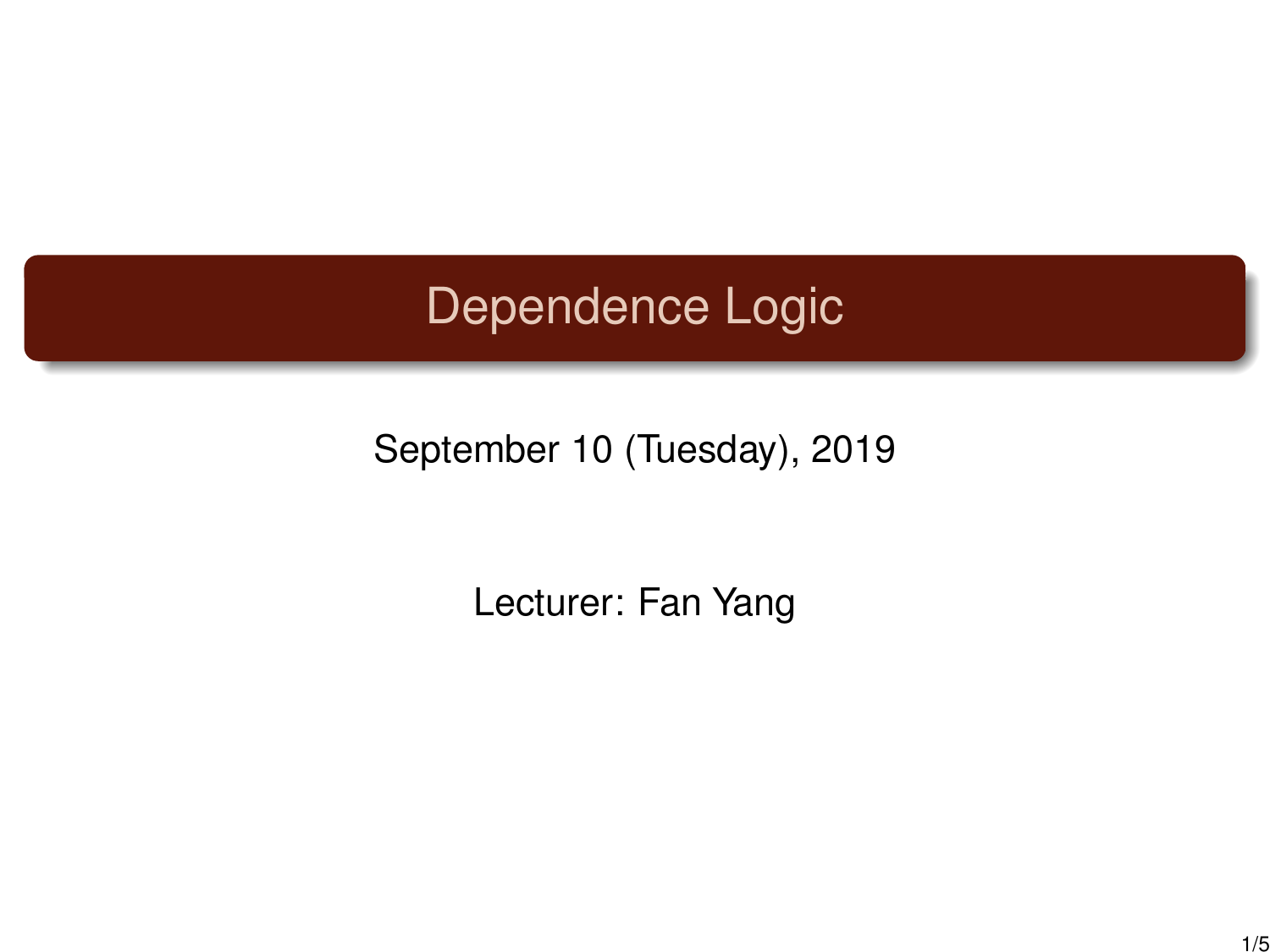Dependence atom:  $=$   $(t_1, \ldots, t_n, t')$ Inclusion atom:  $t_1 \ldots t_n \subseteq t'_1 \ldots t'_n$ Exclusion atom:  $t_1 \ldots t_n | t'_1 \ldots t'_n$ Independence atom:  $t_1 \ldots t_n \perp t'_1 \ldots t'_m$ 

Team semantics:

- A team X of M is a set of assignments  $s: V \to \text{dom}(\mathcal{M})$
- Satisfaction relation:  $M \models_X \phi$

|                | $X_1$    | X <sub>2</sub> | $X_n$    |
|----------------|----------|----------------|----------|
| S <sub>1</sub> | $a_{11}$ | $a_{12}$       | $a_{1n}$ |
| S <sub>2</sub> | $a_{21}$ | $a_{22}$       | $a_{2n}$ |
| $\blacksquare$ |          |                |          |
| $S_m$          | $a_{m1}$ | $a_{m2}$       | $a_{mn}$ |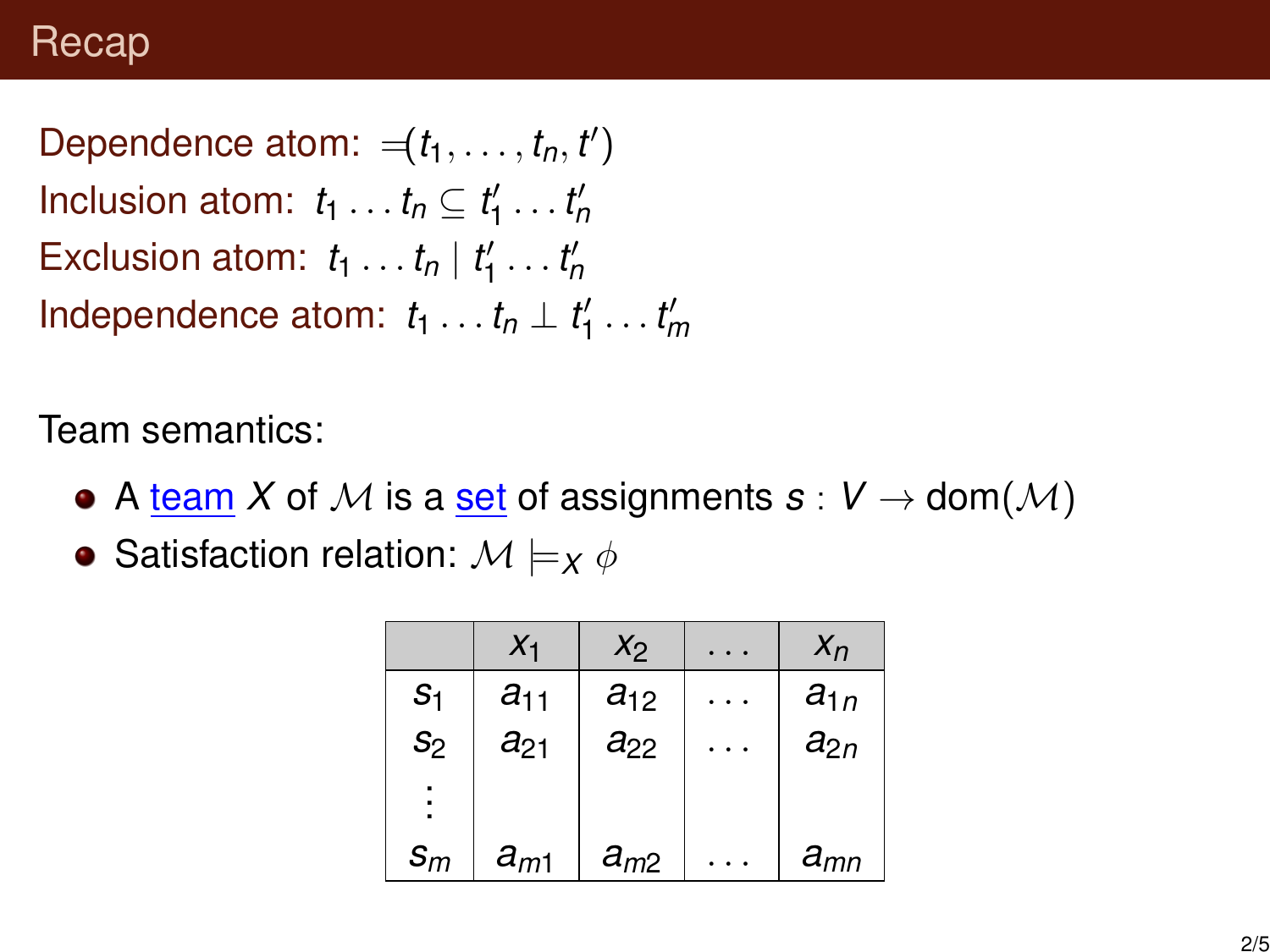Dependence atoms:

$$
\mathcal{M} \models_X = (\vec{t}, t') \text{ iff for all } s, s' \in X, \\ s(\vec{t}^{\mathcal{M}}) = s'(\vec{t}^{\mathcal{M}}) \Longrightarrow s(t'^{\mathcal{M}}) = s'(t'^{\mathcal{M}}).
$$

|                                              | $X_1$          |       | $x_2$ $x_3$ $y$ $z$ |                |          |
|----------------------------------------------|----------------|-------|---------------------|----------------|----------|
|                                              | a <sub>1</sub> |       | $a_2$ $a_3$ b e     |                |          |
| $\mathcal{M} \models_X \preceq (\vec{x}, y)$ | a <sub>1</sub> |       | $a_2$ $a_3$ b a     |                |          |
|                                              |                |       | $c_2$ $c_3$ $d$ $c$ |                |          |
|                                              |                | $c_2$ | $c_3$               | $\overline{d}$ | $d \mid$ |

## A team – a relational database Dependence atoms – functional dependencies in database theory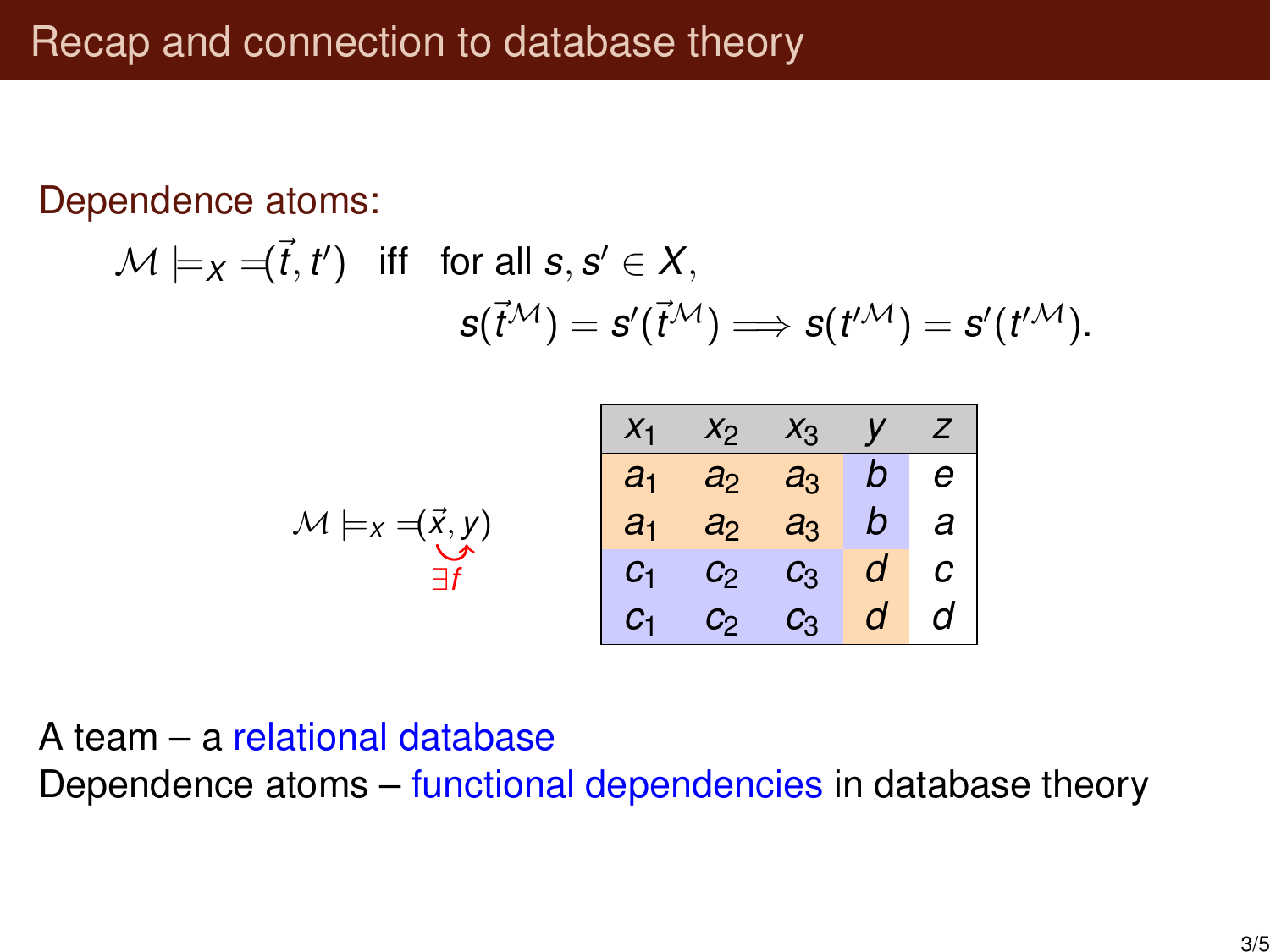## Recap and connection to database theory

Inclusion atoms – inclusion dependencies Exclusion atoms – exclusion dependencies in database theory

 $\mathcal{M} \models_X \vec{t_1} \subseteq \vec{t_2}$  iff for all  $\bm{s} \in X,$  there exists  $\bm{s}' \in X$  such that  $s(\vec{t_1}^{\mathcal{M}}) = s'(\vec{t_2}^{\mathcal{M}}).$ 

 $\mathcal{M} \models_X \vec{t_1} \mid \vec{t_2} \ \ \ \text{iff} \ \ \ \text{for all} \ \bm{s}, \bm{s}' \in X,$  $s({\vec{t_1}}^{\mathcal{M}}) \neq s'({\vec{t_2}}^{\mathcal{M}}).$ 



*x* ⊆ *y*